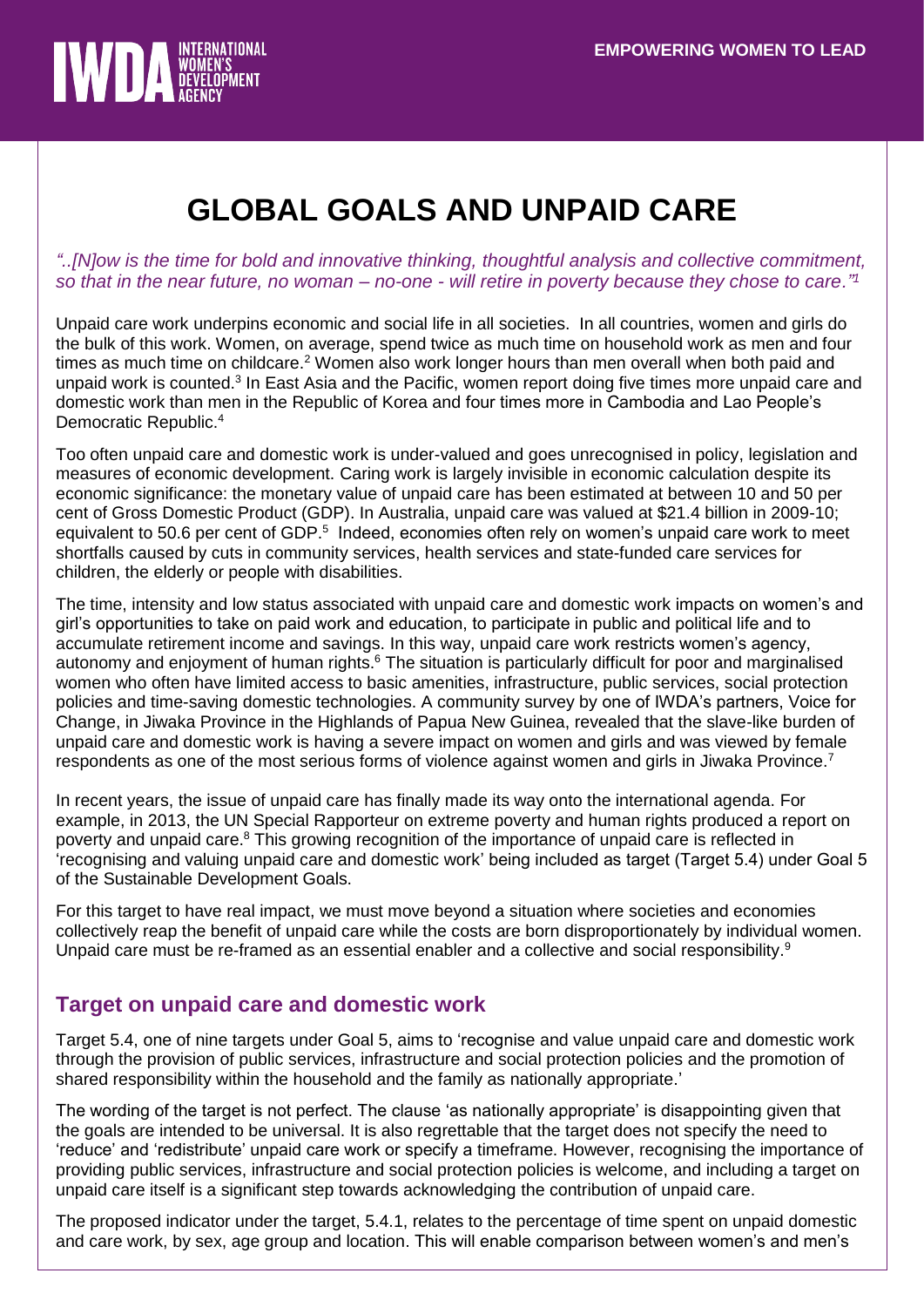unpaid care workload and can be measured by well-designed regular time-use surveys (see section on data collection below). Indicators under Goal 7, to ensure access to affordable, reliable, sustainable and modern energy for all, which measure access to energy and domestic technologies, will also be relevant to measuring progress against the unpaid care target. And Goal 4 contains a target relating to the access of all girls and boys to quality early childhood development, care and pre-primary education (Target 4.2).

# **Relevance of unpaid care across the Sustainable Development Goals**

Unpaid care work is relevant to many of the other targets across the goals. For example, on **education,** measures to increase school completion rates will be less successful if they fail to take into account girl's caring responsibilities.<sup>10</sup> A survey in 16 countries found that 10 per cent of girls aged 5-14 perform household chores for 28 hours or more weekly (approximately twice the hours spent by boys), impacting on their school attendance.<sup>11</sup> Unpaid care work also affects women's access to further education and training.

Unpaid care also affects progress on women's political participation. The time and energy associated with caring and household responsibilities, together with the subordinate status associated with caring work, limits women's and girls' opportunities to participate in **decision-making** at all levels.

**Health** crises such as HIV/AIDS create additional unpaid care burdens for women as well as health risks. Women and girls provide between 70 and 90 per cent of the care to people living with HIV/AIDS in countries heavily affected by the disease.<sup>12</sup> The nature of unpaid care work can also affect women's physical and mental health due to its arduous and often stressful nature.<sup>13</sup> In addition, women may not be able to access health services due to the lack of time or money associated with heavy unpaid care burdens.<sup>14</sup>

Unpaid care work also impacts on women's **economic opportunities** and represents a major barrier to women's equal participation in the workforce. Women trying to balance unpaid care with income generation often find themselves in paid work which is insecure, part-time and low-paid. The often informal and precarious nature of this work frequently means that women do not have access to social protection such as pensions, paid parental leave or employment insurance. Women in formal employment also face disadvantage as their accumulation of pension entitlements or superannuation is interrupted by periods of full-time care giving. In Australia, women retire, on average, with around half as much in their superannuation as men.<sup>15</sup> In the Solomon Islands almost three times more men than women contribute to pension schemes. 16

Significantly, women's increased involvement in income generation and the labour market has not necessarily lead to a redistribution of caring work within the household. In fact, new economic opportunities have for many women resulted in a greater feminisation of responsibility for both productive and reproductive roles.<sup>17</sup> Men are not taking on greater responsibility for domestic work and unpaid care at the same rate at which women are increasing their workforce participation.<sup>18</sup>



# **The impact of unpaid care on women's economic empowerment**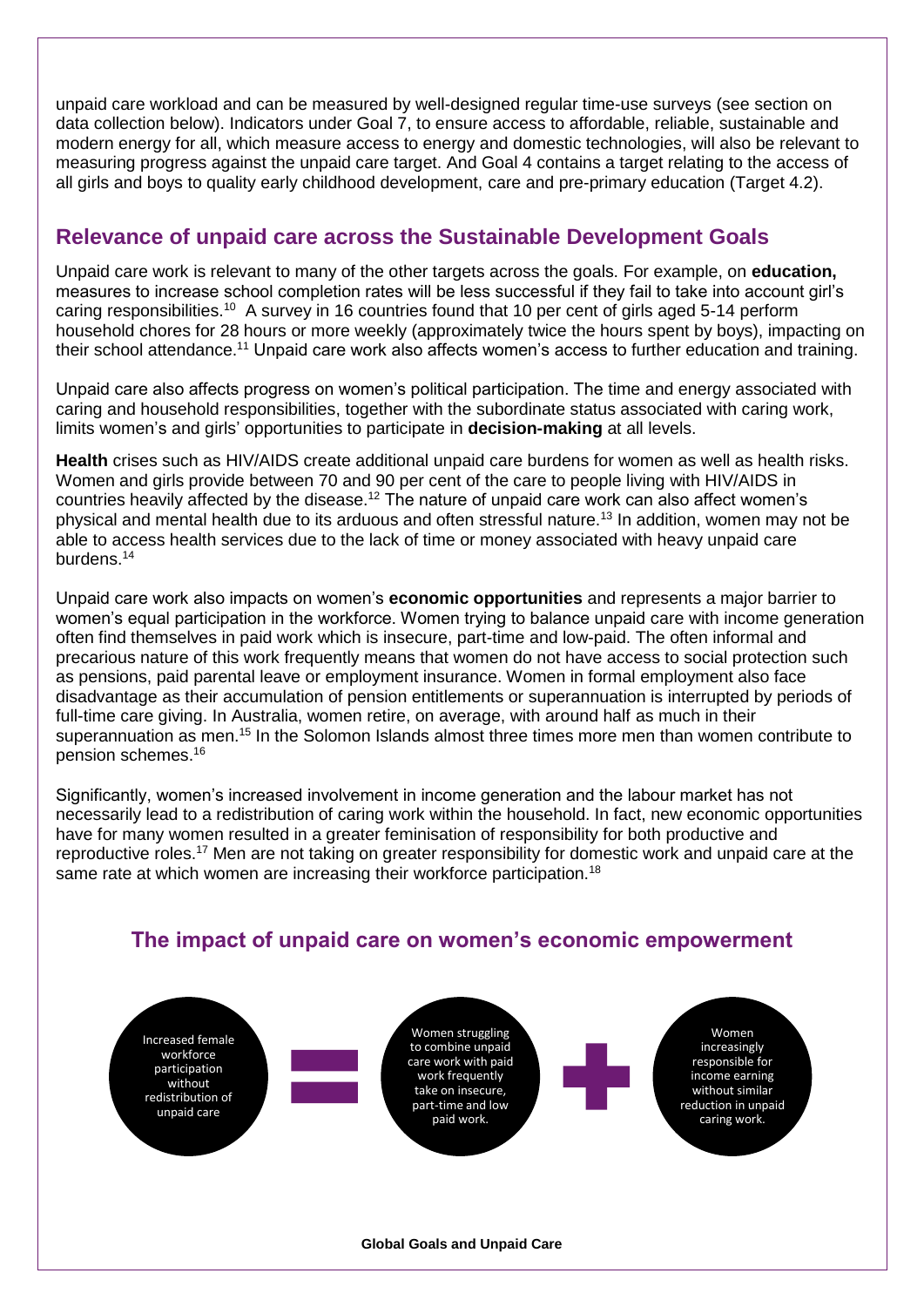This finding that women's increased income earning is not leading to a reduction in unpaid care work is supported by [research](https://www.iwda.org.au/resource/brief-do-no-harm/) conducted in Solomon Islands and Papua New Guinea by the State, Society and Governance in Melanesia program at ANU (SSGM) and IWDA with support from the Department of Foreign Affairs and Trade's [Pacific Women Shaping](http://www.pacificwomen.org/) Pacific Development program. Findings in Solomon Island communities suggest that while men were generally supportive of women's participation in savings clubs, this did not appear to lead to any redistribution of labour within the household. Indeed, women noted an increase in their workload associated with taking on roles within the savings clubs and working to earn more income to meet savings club and community obligations.<sup>19</sup>

**Environmental degradation** and water scarcity can both increase women's unpaid care burden through longer journeys to collect water and fuel and greater difficulty in feeding themselves and their families.<sup>20</sup> Additionally, responsibility for environmental sustainability is often placed in the hands of women, further increasing their unpaid work.

# **Plan for Action: Recognising, redistributing and reducing unpaid care**

IWDA calls on the Australian Government to prioritise Target 5.4 on unpaid care and domestic work as key to equitable, sustainable development, focusing on the following actions:

- (a) Use **existing international commitments** and language on unpaid care and domestic work in developing Australia's policy approach.
- (b) Focus on steps that **recognise, reduce and redistribute** unpaid care.<sup>21</sup>
- (c) Improve **data collection** about unpaid care work.
- (d) Assess all actions to implement the global goals for their **impact on unpaid care** including taxation and expenditure, social protection and employment policies.

## **(a) Use existing international commitments on unpaid care and domestic work**

Australia's approach to the unpaid care and domestic work target within Goal 5 should be informed by existing international commitments and language on unpaid care and domestic work, including CEDAW (See Articles 5, 2 (f), 11(2) and 16) and the Beijing Platform for Action (see Strategic Objectives A4, F6 and H3) as well as various human rights treaties including the International Covenant on Economic, Social and Cultural Rights, the International Covenant on Civil and Political Rights, the Convention on the Rights of the Child and the Convention on the Rights of Persons with Disabilities, which all include binding obligations on States to address the issue of unpaid care.<sup>22</sup> These international commitments mean that States have an existing duty to act when the distribution of unpaid care perpetuates gender inequality or interferes with full and equal enjoyment of human rights.

### **(b) Focus on steps that recognise, reduce and redistribute unpaid care**

A right-based approach to the unpaid care and domestic work target requires a focus on recognising, reducing and redistributing unpaid care work.

**Recognise and value unpaid care:** This must involve recognition of the disproportionate role of women and girls in the provision of unpaid care and the social and economic value of unpaid care. Measuring unpaid care as a form of work is essential to assessing its value, economically and socially. In contexts where the gendered division of labour is very strong, men and women can spend their days in different physical spaces, making women's care work even less visible. Changing understandings about what constitutes work and the intersections between unpaid care work and other social and economic activities is vital to addressing gender inequality. Care givers must be valued, supported and treated as rightsholders.

**Reduce the unpaid care burden:** Investment in labour-saving technology and infrastructure is key to reducing the drudgery and time burden of unpaid care, especially for women living in poverty. Investment in affordable time-saving domestic technologies such as fuel-efficient stoves can significantly reduce women's time burdens.<sup>23</sup> Investing in key infrastructure such as energy, water and sanitation facilities is also crucial,

#### **Global Goals and Unpaid Care**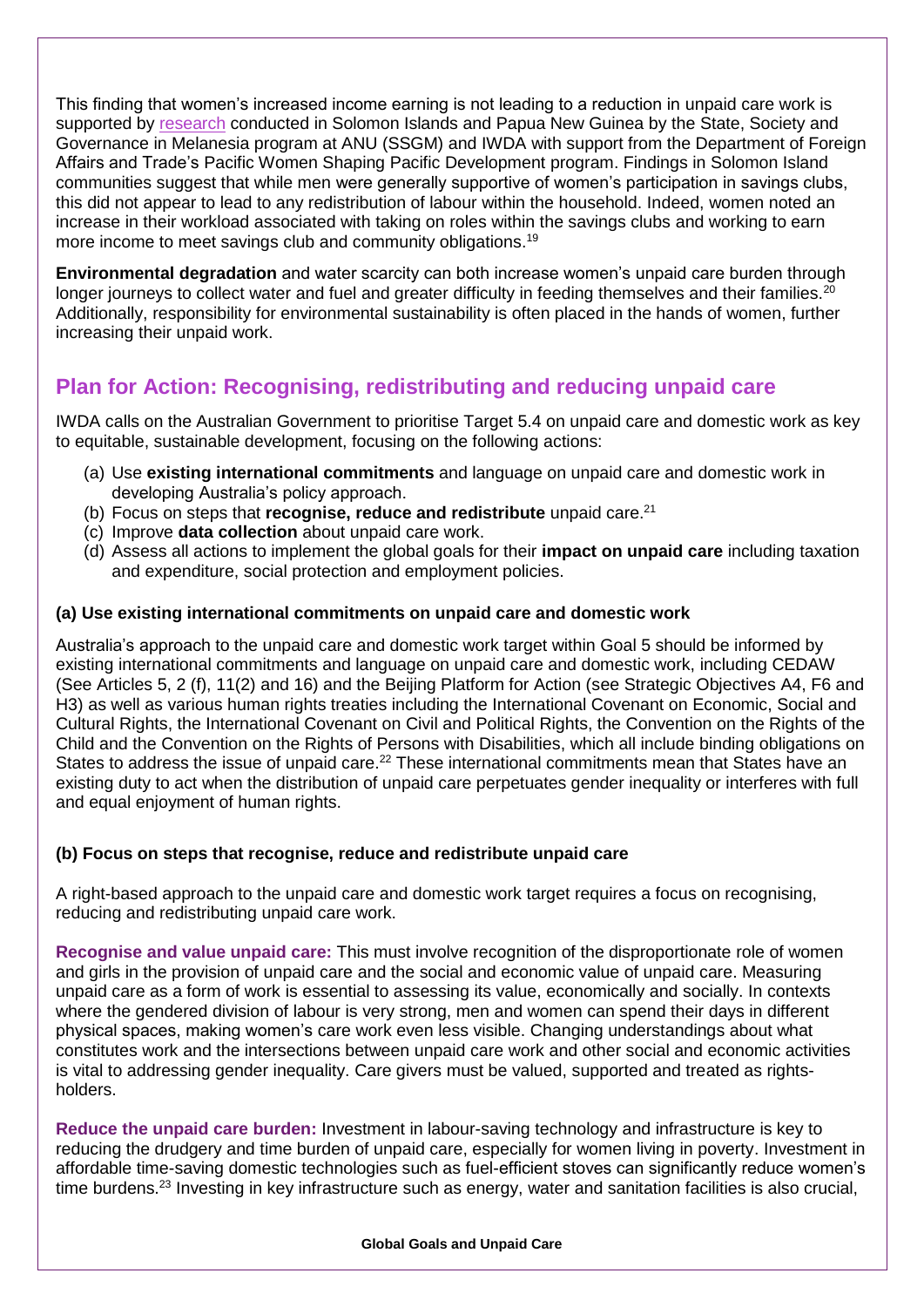particularly for poor women and girls in rural areas, reducing the time burden associated with collecting fuel and firewood. In sub-Saharan Africa, it is estimated that women and girls spend 40 billion hours a year collecting water.<sup>24</sup>

**Tackle social norms about responsibility for the provision of care:** Changing the social norms about who should be responsible for unpaid care is essential to achieving a more equal sharing of responsibilities. Gender stereotypes which define caregiving as female and maternal shape how women and men are expected to allocate their time between paid and unpaid care and domestic work. Those who carry out the bulk of unpaid care work are then inevitably penalised in an economic system which is based on expectations of uninterrupted and full-time employment.<sup>25</sup> Addressing these social norms is key to a more equal sharing of care work, within households and across society.<sup>26</sup> This will require a more equal sharing of care between women and men; across the key social institutions of family, state and market; and more support to poorer families and households to reduce the amount and intensity of their unpaid care burden and increase the space for subsistence or income generating work. Governments have a core responsibility for enabling high quality accessible care for all.

Priorities for action to recognise, reduce and redistribute care include: <sup>27</sup>

- Improving parental and flexible leave policies and legislation.
- Ensuring high quality, affordable care is available for all children, the elderly, people with disabilities and those who are sick including early child development and child care services.
- Investing in gender-sensitive infrastructure, technology and public services in disadvantaged areas.
- Innovating to increase men's active participation in caring and domestic responsibilities such as through education which promotes the value of care.<sup>28</sup>
- Supporting women's own recognition of the value of their work and tackling the barriers which prevent carers from having a greater voice in decision making.<sup>29</sup>

#### **(c) Improving data collection**

More and better data is crucial to recognising the economic and social contribution of unpaid care. This requires regular surveys of time use. Time-use surveys have been conducted by approximately 70 countries, including many developing countries.<sup>30</sup> However, further investment is needed to improve the quality and disaggregation (by sex, age, disability, location) of data and ensure surveys are conducted regularly in every country. This includes Australia, where the Australian Bureau of Statistics cancelled the 2013 [Work, Life and Family Survey: Work, Care and Family Balance](http://www.abs.gov.au/AUSSTATS/abs@.nsf/Lookup/4102.0Main+Features50Sep+2009) (WoLFS), which includes the *Time Use Survey,* in order to achieve budget savings. The next time-use survey is now scheduled to take place in 2019, 13 years after the last one in 2006.<sup>31</sup> The *Individual Deprivation Measure*, developed by an international research collaboration including IWDA, includes a module to measure time-use and offers a cost effective way to improve time use data while also collecting other core economic and social information, which can assist in understanding the implications of time use. $32$ 

For real progress to be made against the unpaid care target, perception indicators which measure changes in social norms related to gender equality (such as care giving being seen as typically a female role) are also important.

#### **(d) Using a care-lens**

As steps are taken to implement the global goals, actions should be assessed for their impact (positive or negative) on care work. Failure to understand the significance and extent of unpaid care can lead to poor policy decisions which misunderstand the economic contributions of women and men as well as the impact of time poverty.<sup>33</sup> For example, initiatives to increase women's participation in decision making must take into account the time constraints and practical difficulties associated with caring responsibilities. Economic initiatives to increase women's participation in the workforce must address women's unpaid care obligations, for example by ensuring opportunities which are secure, flexible and well-paid are combined with accessible and affordable care arrangements for those who need it. Governments must also avoid policies that reinforce negative stereotypes about caring as women's work.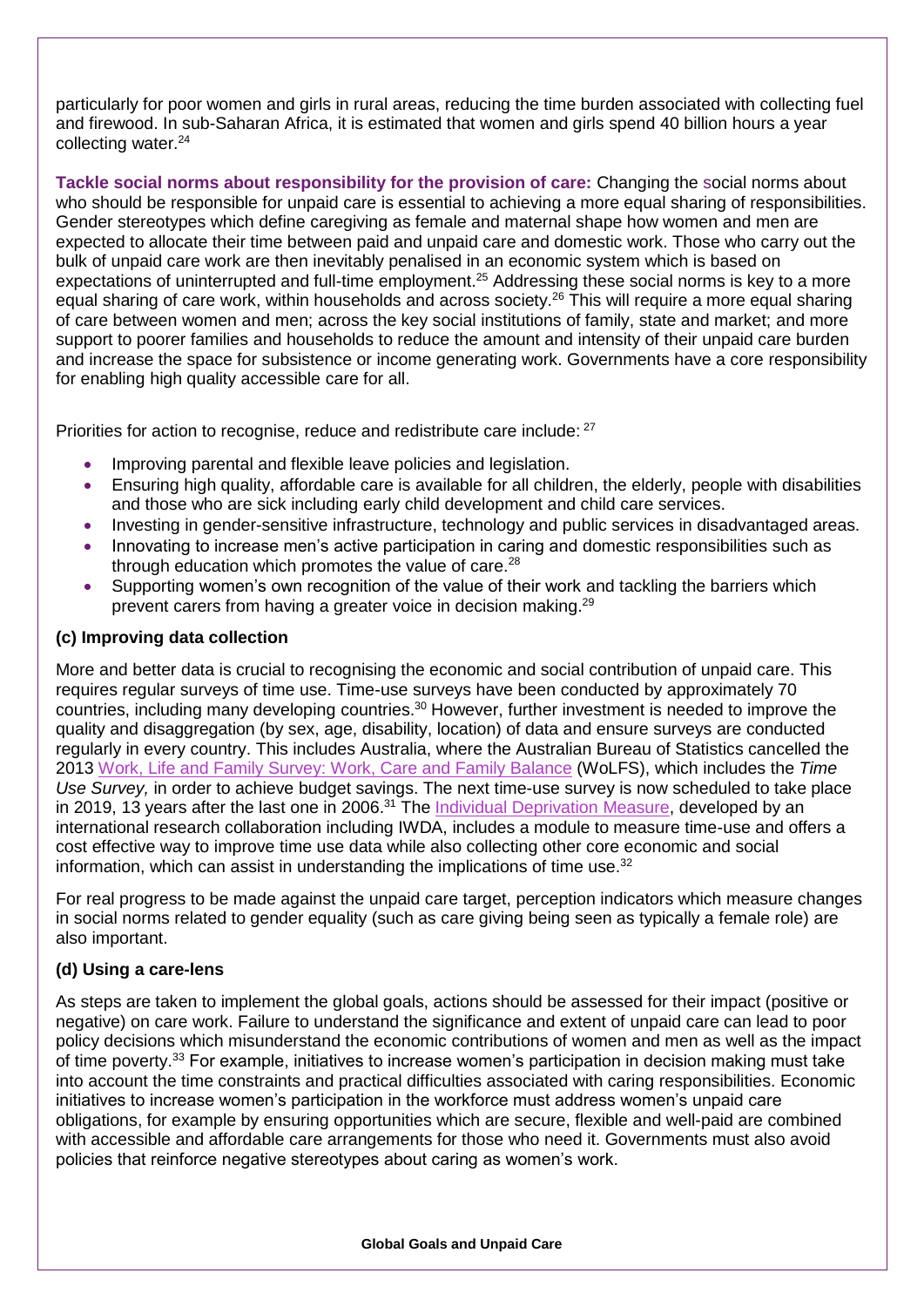The inclusion of a target on unpaid care and domestic work in the Global Goals is a significant step forward in recognising the importance of unpaid care and its implications for poverty, gender inequality and human rights. As a developed country that supports gender equality, Australia can improve outcomes here and demonstrate the importance of unpaid care by making it a priority for advancing the sustainable development agenda.

Care work is not an optional or marginal activity. It underpins economic and social development and the capabilities of the next generation of citizens and workers. Public policy must reflect this if it is to support robust, equitable, sustainable development.

- <sup>2</sup> E. Duflo (2012) 'Women Empowerment and Economic Development', *Journal of Economic Literature,* 50(4), 1052
- <sup>3</sup> Cook & Razavi, (2012) 'Work and Welfare: Revisiting the Linkages from a Gender Perspective', UNRISD 2012, p.13; ActionAid International (2013) *Making Care Visible,* available at: [http://www.actionaid.org/sites/files/actionaid/making\\_care\\_visible.pdf](http://www.actionaid.org/sites/files/actionaid/making_care_visible.pdf) p.18. <sup>4</sup> UN Women (2015), *East Asia and the Pacific Fact Sheet*: *Progress of the World's Women 2015-2016: Transforming Economies, Realizing Rights*, available at:

[http://www2.unwomen.org/~/media/headquarters/attachments/sections/library/publications/2015/poww-2015-factsheet](http://www2.unwomen.org/~/media/headquarters/attachments/sections/library/publications/2015/poww-2015-factsheet-eastasiapacific-en.pdf?v=1&d=20151023T211444)[eastasiapacific-en.pdf?v=1&d=20151023T211444](http://www2.unwomen.org/~/media/headquarters/attachments/sections/library/publications/2015/poww-2015-factsheet-eastasiapacific-en.pdf?v=1&d=20151023T211444)

<sup>5</sup> S.A. Hoenig and A.R.E. Page (2012), *Counting on Care Work in Australia,* available at[: http://www.security4women.org.au/wp](http://www.security4women.org.au/wp-content/uploads/eS4W-Counting-on-Care-Work-in-Australia-Final-Report.pdf)[content/uploads/eS4W-Counting-on-Care-Work-in-Australia-Final-Report.pdf](http://www.security4women.org.au/wp-content/uploads/eS4W-Counting-on-Care-Work-in-Australia-Final-Report.pdf)

 $6$  M. Sepúlveda Carmona (2013), Report of the Special Rapporteur on extreme poverty and human rights A/68/293, 9 August 2013, available at: <http://daccess-dds-ny.un.org/doc/UNDOC/GEN/N13/422/71/PDF/N1342271.pdf?OpenElement>

<sup>10</sup> J. Woodroffe & K. Donald (2014), Unpaid care: A priority for the post-2015 development goals and beyond, Gender and Development Network Briefings 6, July 2014, available at[: http://www.gadnetwork.org/storage/gadn-responses-and](http://www.gadnetwork.org/storage/gadn-responses-and-briefings/GADN%20Unpaid%20Care%20briefing.pdf)[briefings/GADN%20Unpaid%20Care%20briefing.pdf](http://www.gadnetwork.org/storage/gadn-responses-and-briefings/GADN%20Unpaid%20Care%20briefing.pdf)

 $12$  A. Falth and M. Blackden (2009), Unpaid Care Work: UNDP Policy Brief, available at:

<http://www.undp.org/content/undp/en/home/librarypage/womens-empowerment/policy-brief--unpaid-care-work.html> <sup>13</sup> M. Sepúlveda Carmona (2013), 'Unpaid care work, poverty and women's human rights: challenges and opportunities for the post-2015 agenda,' op cit.

<sup>14</sup> Ibid.

<sup>15</sup> ANZ (2015) *ANZ Women's Report: Barriers to Achieving Financial Gender Equity*, July 2015, available at: <http://www.women.anz.com/content/dam/Women/Documents/pdf/ANZ-Womens-Report-July-2015.pdf>

<sup>16</sup> UN Women (2015), *East Asia and the Pacific Fact Sheet*: *Progress of the World's Women 2015-2016: Transforming Economies, Realizing Rights*, available at:

[http://www2.unwomen.org/~/media/headquarters/attachments/sections/library/publications/2015/poww-2015-factsheet](http://www2.unwomen.org/~/media/headquarters/attachments/sections/library/publications/2015/poww-2015-factsheet-eastasiapacific-en.pdf?v=1&d=20151023T211444)[eastasiapacific-en.pdf?v=1&d=20151023T211444](http://www2.unwomen.org/~/media/headquarters/attachments/sections/library/publications/2015/poww-2015-factsheet-eastasiapacific-en.pdf?v=1&d=20151023T211444)

<sup>17</sup> S. Chant (2009) "The 'feminisation of poverty' -- a contested concept in need of better gender and poverty indices: reflections from comparative research in the Gambia, Philippines and Costa Rica", Paper prepared for a workshop on 'Needs, Development and Gender Equity' University of Oslo, 12-15 March.

<sup>18</sup> UN Women (2015), *Progress of the World's Women 2015-2016: Transforming Economies, Realizing Rights* , available at: <http://www.unwomen.org/en/digital-library/publications/2015/4/progress-of-the-worlds-women-2015>

<sup>19</sup> <sup>19</sup> Eves, R. & Crawford J. (2014) *Do No Harm: The Relationship between Violence against Women and Women's Economic Empowerment in the Pacific,* SSGM In Brief 2014/3. Canberra: ANU, available at:

[http://ssgm.bellschool.anu.edu.au/sites/default/files/publications/attachments/2015-12/SSGM\\_IB\\_2014\\_3\\_0.pdf;](http://ssgm.bellschool.anu.edu.au/sites/default/files/publications/attachments/2015-12/SSGM_IB_2014_3_0.pdf) *The Double Burden: The Impact of Economic Empowerment Initiatives on Women's Workload*, December 2016 available at:

<https://www.iwda.org.au/resource/the-double-burden-the-impact-of-economic-empowerment-initiatives-on-womens-workload/>  $20$  J. Woodroffe & K. Donald (2014), Unpaid care: A priority for the post-2015 development goals and beyond, op cit. <sup>21</sup> This framework was first conceptualised by Diane Elson.

<sup>22</sup> GADN, GAPS UK, SRHR Network (2015) Turning Promises into Progress: Gender equality and rights for women and girls: lessons learnt and actions needed, available at:<http://gadnetwork.org/turning-promises-into-progress/>

<sup>23</sup>A. Bourque and A. Kega-Wa-Kega (2011) *Assessing the impact of fuel-efficient stoves in Minembwe*. Germany: Oxfam, available at[: http://api.ning.com/files/swLlbX5ug5ZSDzMHMKayukgL8Nxx1ecIjbTVMgPOy3Zy5gSXTYZr8LU20s59](http://api.ning.com/files/swLlbX5ug5ZSDzMHMKayukgL8Nxx1ecIjbTVMgPOy3Zy5gSXTYZr8LU20s59-bfze6XPEPbKumaG6KBGvBPyQO4hABRgxS3d/AssessingtheimpactoffuelefficientstovesinMinembwe.pdf) [bfze6XPEPbKumaG6KBGvBPyQO4hABRgxS3d/AssessingtheimpactoffuelefficientstovesinMinembwe.pdf](http://api.ning.com/files/swLlbX5ug5ZSDzMHMKayukgL8Nxx1ecIjbTVMgPOy3Zy5gSXTYZr8LU20s59-bfze6XPEPbKumaG6KBGvBPyQO4hABRgxS3d/AssessingtheimpactoffuelefficientstovesinMinembwe.pdf) 

**Global Goals and Unpaid Care**

<sup>1</sup> Elizabeth Broderick, Sex Discrimination Commissioner, *Women's economic security and unpaid care work,* World Bank /Australian Government Side Event*,* Commission on the Status of Women, 58th Session, available at: <https://www.humanrights.gov.au/news/speeches/recognising-and-valuing-unpaid-care> -

<sup>7</sup> Voice for Change (2015) *Violence against Women and Girls in Jiwaka Province, PNG: An Analysis of the Voice for Change Community Survey*, Report Summary, available at[: https://www.iwda.org.au/resource/brief-voice-for-change-community-survey/](https://www.iwda.org.au/resource/brief-voice-for-change-community-survey/) <sup>8</sup> M. Sepúlveda Carmona (2013), *Report of the Special Rapporteur on extreme poverty and human rights*, op cit.

<sup>9</sup> M. Sepúlveda Carmona (2013), 'Unpaid care work, poverty and women's human rights: challenges and opportunities for the post-2015 agenda,' *Observer paper submitted for the Expert Group Meeting on Structural and policy constraints in achieving the MDGs for women and girls*, EGM/MDG/OP.1, October 2013, UN Women in collaboration with ECLAC, Mexico City, Mexico, 21-24 October 2013, available at[: http://www.unwomen.org/~/media/headquarters/attachments/sections/csw/58/op1-magdalena](http://www.unwomen.org/~/media/headquarters/attachments/sections/csw/58/op1-magdalena-sepulveda%20pdf.pdf)[sepulveda%20pdf.pdf](http://www.unwomen.org/~/media/headquarters/attachments/sections/csw/58/op1-magdalena-sepulveda%20pdf.pdf)

<sup>11</sup> M. Sepúlveda Carmona, M. (2013) *Unpaid care work, poverty and women's human rights: challenges and opportunities for the post-2015 agenda*, op cit.